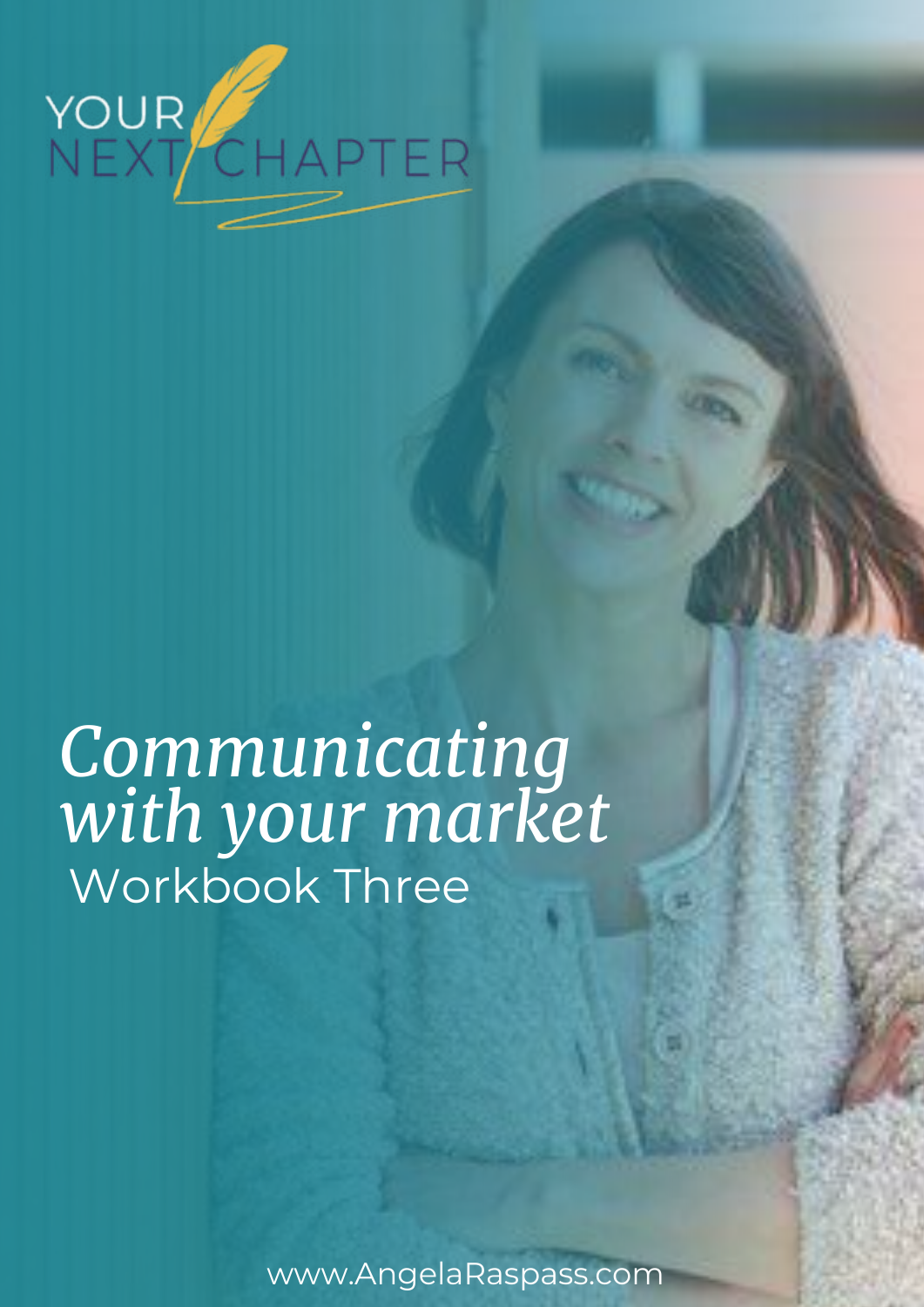You're now clear on what you're offering to the market in 2022, let's ensure you're communicating it in a clear and compelling way with a Captivating Statement and Wholehearted Marketing.

# Step One: *Your Captivating Statement*

Having a strong Captivating Statement that captures the essence of your work in the world is your starting point.

Consider it like an accordion – it can be expanded or contracted depending on the situation – succinct for your website home page, expanded on your Work with Me page, short and snazzy to introduce yourself at a networking event, expanded appropriately during a conversation with an interested person.

The key is consistency add congruence across all platforms and experiences for your potential clients so you gradually and solidly build your powerful market position.

 $\_$  , and the set of the set of the set of the set of the set of the set of the set of the set of the set of the set of the set of the set of the set of the set of the set of the set of the set of the set of the set of th

 $\_$  , and the set of the set of the set of the set of the set of the set of the set of the set of the set of the set of the set of the set of the set of the set of the set of the set of the set of the set of the set of th

 $\_$  , and the set of the set of the set of the set of the set of the set of the set of the set of the set of the set of the set of the set of the set of the set of the set of the set of the set of the set of the set of th

 $\_$  , and the set of the set of the set of the set of the set of the set of the set of the set of the set of the set of the set of the set of the set of the set of the set of the set of the set of the set of the set of th

 $\_$  , and the set of the set of the set of the set of the set of the set of the set of the set of the set of the set of the set of the set of the set of the set of the set of the set of the set of the set of the set of th

 $\_$  , and the set of the set of the set of the set of the set of the set of the set of the set of the set of the set of the set of the set of the set of the set of the set of the set of the set of the set of the set of th

 $\_$  , and the set of the set of the set of the set of the set of the set of the set of the set of the set of the set of the set of the set of the set of the set of the set of the set of the set of the set of the set of th

 $\_$  , and the set of the set of the set of the set of the set of the set of the set of the set of the set of the set of the set of the set of the set of the set of the set of the set of the set of the set of the set of th

- WHO Who is your most aligned client/s (niche) 1.
- PAIN What is their TOMMPA? 2.
- $\overline{3}$ , OUTCOME What result do you deliver?
- 4. BENEFITS What does this provide?
- $5.$  HOW What's your delivery method?

1. I help (Most Aligned Client/ Egoic Label)

2. With this TOMMPA (Top of mind problem, pain or aspiration)

Note: You may only allude to their TOMPPA through your stated outcome/ benefits, you might not spell it out specifically)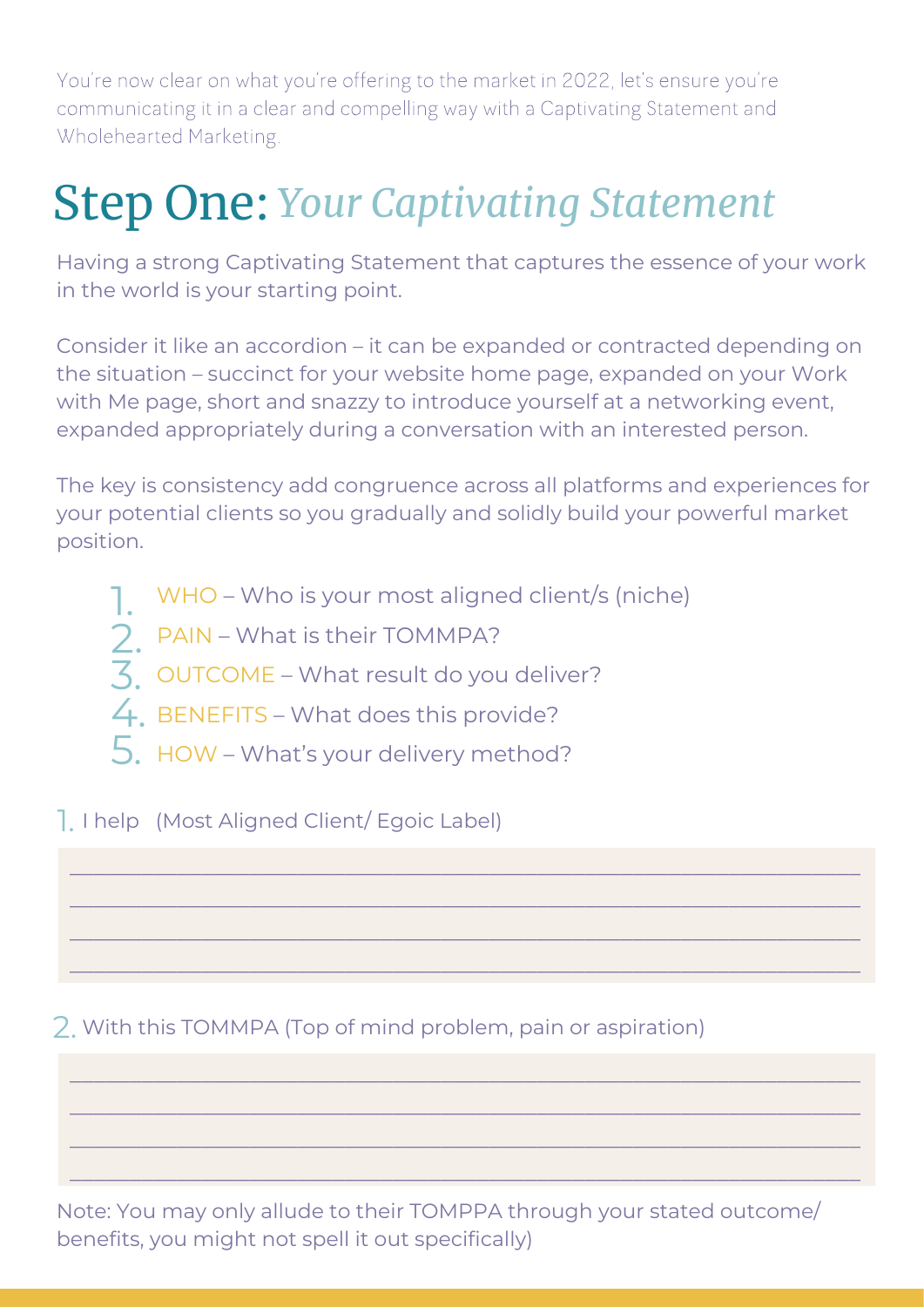#### 4.And enjoy these benefits

#### 5.Through these services

# For Example:

- 1. I help businesswomen
- $\overline{2}$ . Transform their wealth of ideas and experience
- $\overline{3}$ . Into unique, tangible business models
- $\mathcal{A}_\cdot$  So they can position themselves with authority, gaining traction, confidence and clients.

 $\_$  , and the set of the set of the set of the set of the set of the set of the set of the set of the set of the set of the set of the set of the set of the set of the set of the set of the set of the set of the set of th

 $\_$  , and the set of the set of the set of the set of the set of the set of the set of the set of the set of the set of the set of the set of the set of the set of the set of the set of the set of the set of the set of th

 $\_$  , and the set of the set of the set of the set of the set of the set of the set of the set of the set of the set of the set of the set of the set of the set of the set of the set of the set of the set of the set of th

 $\_$  , and the set of the set of the set of the set of the set of the set of the set of the set of the set of the set of the set of the set of the set of the set of the set of the set of the set of the set of the set of th

 $\_$  , and the set of the set of the set of the set of the set of the set of the set of the set of the set of the set of the set of the set of the set of the set of the set of the set of the set of the set of the set of th

 $\_$  , and the set of the set of the set of the set of the set of the set of the set of the set of the set of the set of the set of the set of the set of the set of the set of the set of the set of the set of the set of th

 $\_$  , and the set of the set of the set of the set of the set of the set of the set of the set of the set of the set of the set of the set of the set of the set of the set of the set of the set of the set of the set of th

 $\_$  , and the set of the set of the set of the set of the set of the set of the set of the set of the set of the set of the set of the set of the set of the set of the set of the set of the set of the set of the set of th

 $\_$  , and the set of the set of the set of the set of the set of the set of the set of the set of the set of the set of the set of the set of the set of the set of the set of the set of the set of the set of the set of th

 $\_$  , and the set of the set of the set of the set of the set of the set of the set of the set of the set of the set of the set of the set of the set of the set of the set of the set of the set of the set of the set of th

 $\_$  , and the set of the set of the set of the set of the set of the set of the set of the set of the set of the set of the set of the set of the set of the set of the set of the set of the set of the set of the set of th

 $\_$  , and the set of the set of the set of the set of the set of the set of the set of the set of the set of the set of the set of the set of the set of the set of the set of the set of the set of the set of the set of th

 $\mathsf S.$  I provide this through Strategy Sessions, Retreats and Masterminds

## ACTION:



*Check that you are consistently sharing this core message across all platforms*



*Check that the testimonials and feedback you highlight provide social proof of these results*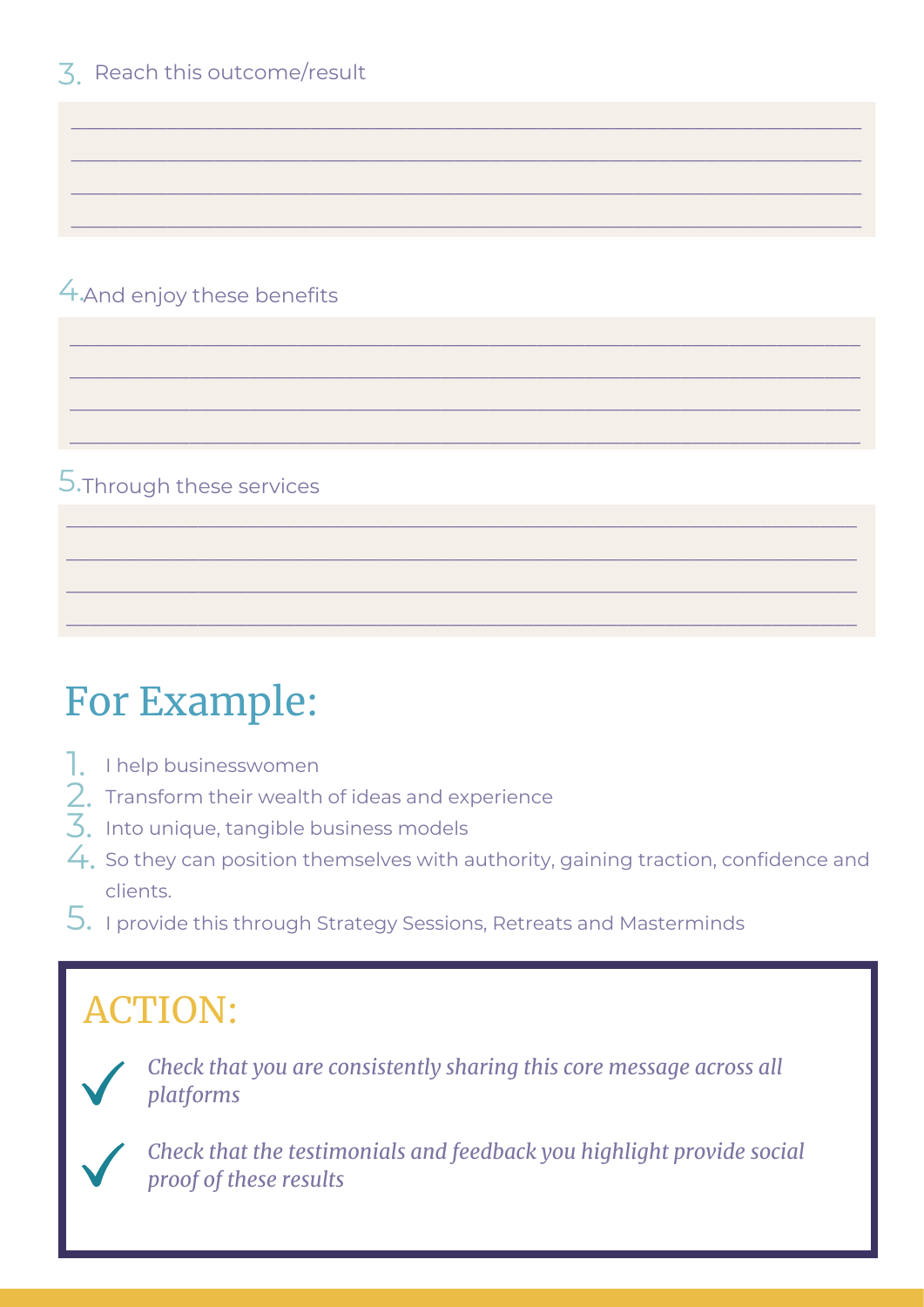# Step Two: *Wholehearted Marketing*

There are a plethora of marketing options available to you today. It's a challenge to select your tools wisely and not spread yourself too thin.

#### *What's Important:*

Marketing from the heart with content that POPS – share your Philosophies, Opinions and Perspective through Stories in your marketing so that over time you build your unique brand position in the hearts and minds of your audience. Ask yourself, what do you stand for, believe and want for your clients?



Marketing the way you want to – there are no hard and fast rules, just what resonates and feels congruent with you and your values.



Being consistent and persistent – it takes time to build momentum, so try hard not to chop and change your message or your mediums too often

My advice is to keep it simple - choose ONE or TWO Marketing Megaphones and then back this up with 3-4 Support Acts to draw your audience in to engage with and learn from you.

Each of these choices should take into account your natural skills and what you enjoy and overlay this with the "Watering Holes" of your Most Aligned Clients – by that I mean where are you most likely to find groups of your people?

What are their natural habitats on and offline?

### For Example:

*My Marketing Megaphone*



My Your Next Chapter Book The Your Next Chapter Podcast Next Chapter Dinners

### *My Support Acts*



Blogging Newsletter Social Media (Facebook & Linked In)